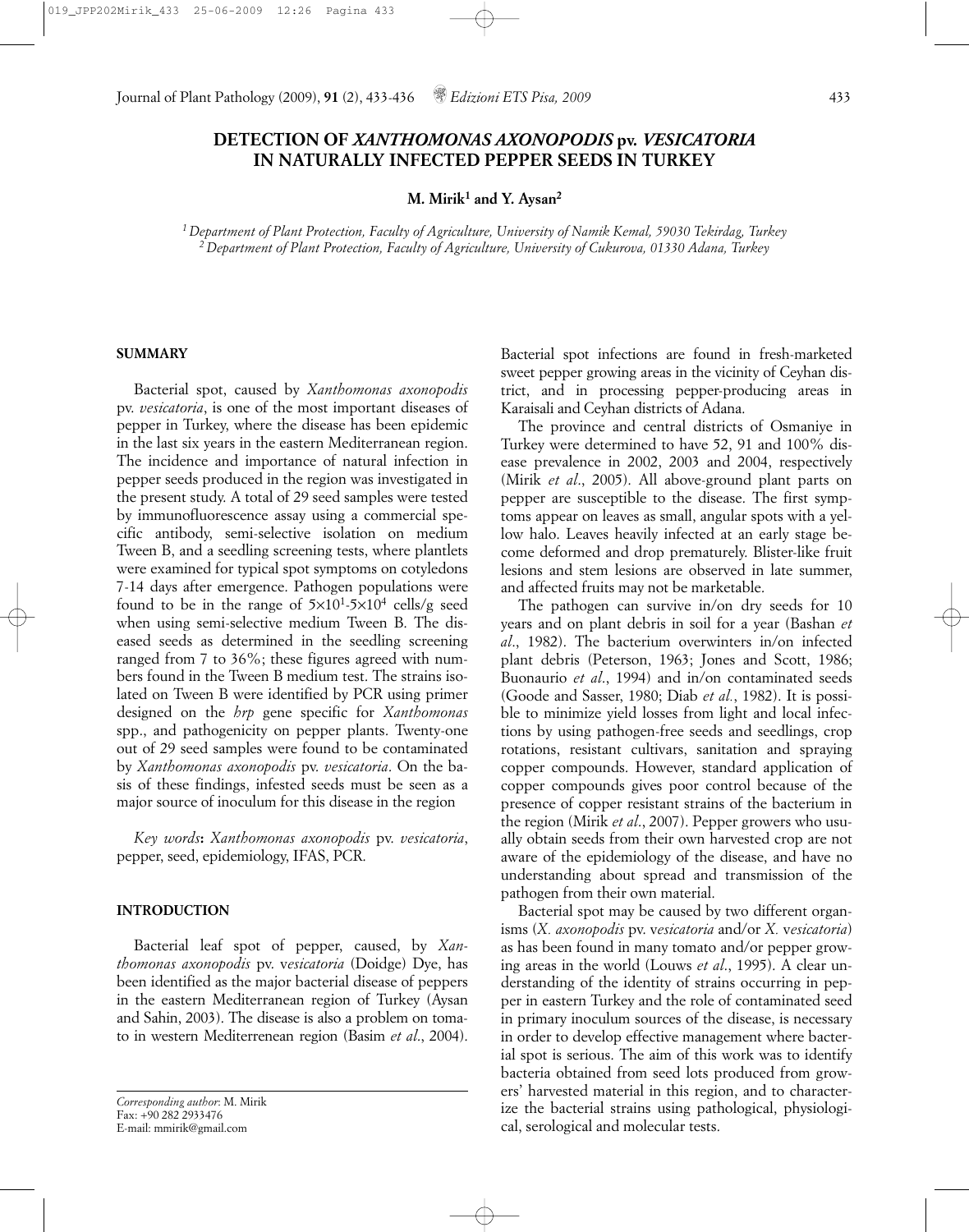#### **MATERIALS AND METHODS**

**Seed lots.** During the years 2002, 2003 and 2004, 29 different local seed samples were obtained from pepper growers of the provinces of Adana (Ceyhan, Karaisali, Salbas, Pirili, Kuzgun, Kuyucu, Örcün, Beydemir and Güvenç villages) and Osmaniye (Sunbas, Armaganlı, Mehmetli villages). The cultivar name of local seed samples was identified by growers as "Karaisali salcalik".

**Detection and isolation of** *X. axonopodis* **pv.** *vesicatoria* **strains from seed sources.** The pathogen was detected as described by McGuire and Jones (1989), using a semi-selective medium (Tween B), immunofluorescence assay and examination for typical symptom development on cotyledon leaves within 7-14 days after artificial inoculation.

Twelve grams of pepper seeds per sample were placed in a 500 ml Erlenmeyer flask containing 100 ml of sterile peptone buffer  $(5.30 \text{ g} \cdot \text{C}^1 \cdot \text{KH}_2\text{PO}_4, 8.61 \text{ g} \cdot \text{C}^1 \cdot \text{C}^1$ NaHPO<sub>4</sub> and 1 g·l<sup>-1</sup> Bacto peptone, using distilled water). Suspensions of the seeds were shaken at 200 rpm at 4oC for 3 h. Thereafter, the seeds were shaken for 1 h at 200 rpm at room temperature and centrifuged for 15 min at 10,000 *g*. The pellet was re-suspended in 5 ml sterile peptone buffer and the suspension serially diluted six fold (each step 1:10). From each undiluted and diluted sample 100 µl was spread on the surface of three Tween B plates which were then incubated at 28°C for 4-5 days. Light yellow colonies surrounded by a clear zone were obtained, and transferred to yeast dextrose calcium carbonate agar medium for identification.

The serially twice-diluted  $(10^{-2})$  aliquots were tested by IFAS using *X. axonopodis* pv. v*esicatoria*-specific antibody (Loewe, Germany Cat. No. 07331) according to Schaad (1978) and EPPO PM7/23(1) (EPPO, 2004). IFAS tests were performed in the Plant Protection Research Institute in Adana.

A total of 600 pepper seeds from each seed lot were sown in six different plastic trays (20x10 cm diameter), a hundred seeds per tray. The trays contained sterile soil, sand and vermiculite mixture (1:1:1 v/v/v) and were maintained in a controlled climate chamber at  $28\pm2\degree$ C for 7-14 days at 70% relative humidity and

**Table 1.** Pepper seed lots collected in 2002-2004 at Adana and Osmaniye, disease severity in a seedling test, and identification of 37 strains isolated from these seedlots as *Xanthomonas axonopodis* pv. *vesicatoria.*

| No. of   | Location  | Diseased/Total | Severity | Cells/g           | <b>IFAS</b> | PCR on          | Pathogenicity test |
|----------|-----------|----------------|----------|-------------------|-------------|-----------------|--------------------|
| seed lot |           | seedlings      | (%)      | seed              |             | hrp-genes       |                    |
| $SL-1$   | Ceyhan    | 102/414        | 24.64    | $5.10^2$          | $^{+}$      | $^{+}$          | $+$                |
| $SL-2$   | Ceyhan    | 84/588         | 14.29    | $8.10^{1}$        | $+$         | $^{+}$          | $+$                |
| $SL-3$   | Karaisali | 108/522        | 20.07    | 5.10 <sup>1</sup> | $+$         | $^{+}$          | $^{+}$             |
| $SL-4$   | Karaisali | 0/534          |          |                   |             |                 |                    |
| $SL-5$   | Karaisali | 0/486          |          |                   |             |                 |                    |
| $SL-6$   | Salbas    | 48/588         | 8.17     | $5.10^{2}$        | $^{+}$      | $^{+}$          | $+$                |
| $SL-7$   | Salbas    | 0/462          |          |                   |             |                 |                    |
| $SL-8$   | Salbas    | 0/576          |          |                   |             |                 |                    |
| $SL-9$   | Pirili    | 114/432        | 26.39    | $3.10^{3}$        | $^{+}$      | $^{+}$          | $+$                |
| $SL-10$  | Pirili    | 102/588        | 17.34    | $2.10^{2}$        | $^{+}$      | $^{+}$          | $^{+}$             |
| $SL-11$  | Kuzgun    | 42/588         | 7.14     | $3.10^{2}$        | $+$         | $^{+}$          | $^{+}$             |
| $SL-12$  | Kuzgun    | 108/426        | 25.35    | $1.10^{2}$        | $^{+}$      | $^{+}$          | $+$                |
| $SL-13$  | Kuzgun    | 0/488          |          | ä,                |             |                 |                    |
| $SL-14$  | Kuyucu    | 114/444        | 25.68    | $1.10^{3}$        |             | $^{+}$          | $\boldsymbol{+}$   |
| $SL-15$  | Kuyucu    | 0/542          |          |                   |             |                 |                    |
| $SL-16$  | Kuyucu    | 72/594         | 12.12    | $2.10^{3}$        | $^{+}$      | $\! + \!\!\!\!$ | $\boldsymbol{+}$   |
| $SL-17$  | Örcün     | 42/426         | 9.86     | $3.10^{2}$        | $^{+}$      | $^{+}$          | $^{+}$             |
| $SL-18$  | Örcün     | 68/588         | 11.57    | 1.10 <sup>2</sup> | $^{+}$      | $^{+}$          | $^{+}$             |
| $SL-19$  | Beydemir  | 150/420        | 35.71    | $5.10^{4}$        | $^{+}$      | $^{+}$          | $^{+}$             |
| $SL-20$  | Beydemir  | 84/420         | 20.00    | $2.10^{4}$        | $^{+}$      | $^{+}$          | $^{+}$             |
| $SL-21$  | Güvenç    | 60/470         | 12.76    | $8.10^{2}$        | $^{+}$      | $^{+}$          | $^{+}$             |
| $SL-22$  | Güvenç    | 132/470        | 28.08    | 5.10 <sup>1</sup> | $^{+}$      | $^{+}$          | $^{+}$             |
| $SL-23$  | Sunbas    | 72/414         | 17.40    | $9.10^{1}$        | $+$         | $^{+}$          | $^{+}$             |
| $SL-24$  | Sunbas    | 0/498          | 13.25    | 1.10 <sup>2</sup> | $^{+}$      | $^{+}$          | $+$                |
| $SL-25$  | Armaganlı | 144/462        | 31.17    | $5.10^2$          | $^{+}$      | $^{+}$          | $^{+}$             |
| $SL-26$  | Armaganlı | 48/570         | 8.42     | $3.10^{2}$        | $^{+}$      | $^{+}$          | $^{+}$             |
| $SL-27$  | Armaganlı | 0/542          |          |                   |             |                 |                    |
| SL-28    | Mehmetli  | 90/570         | 15.78    | 2.10 <sup>2</sup> | $+$         | $^{+}$          | $^{+}$             |
| $SL-29$  | Mehmetli  | 0/588          | ä,       | ä,                |             |                 |                    |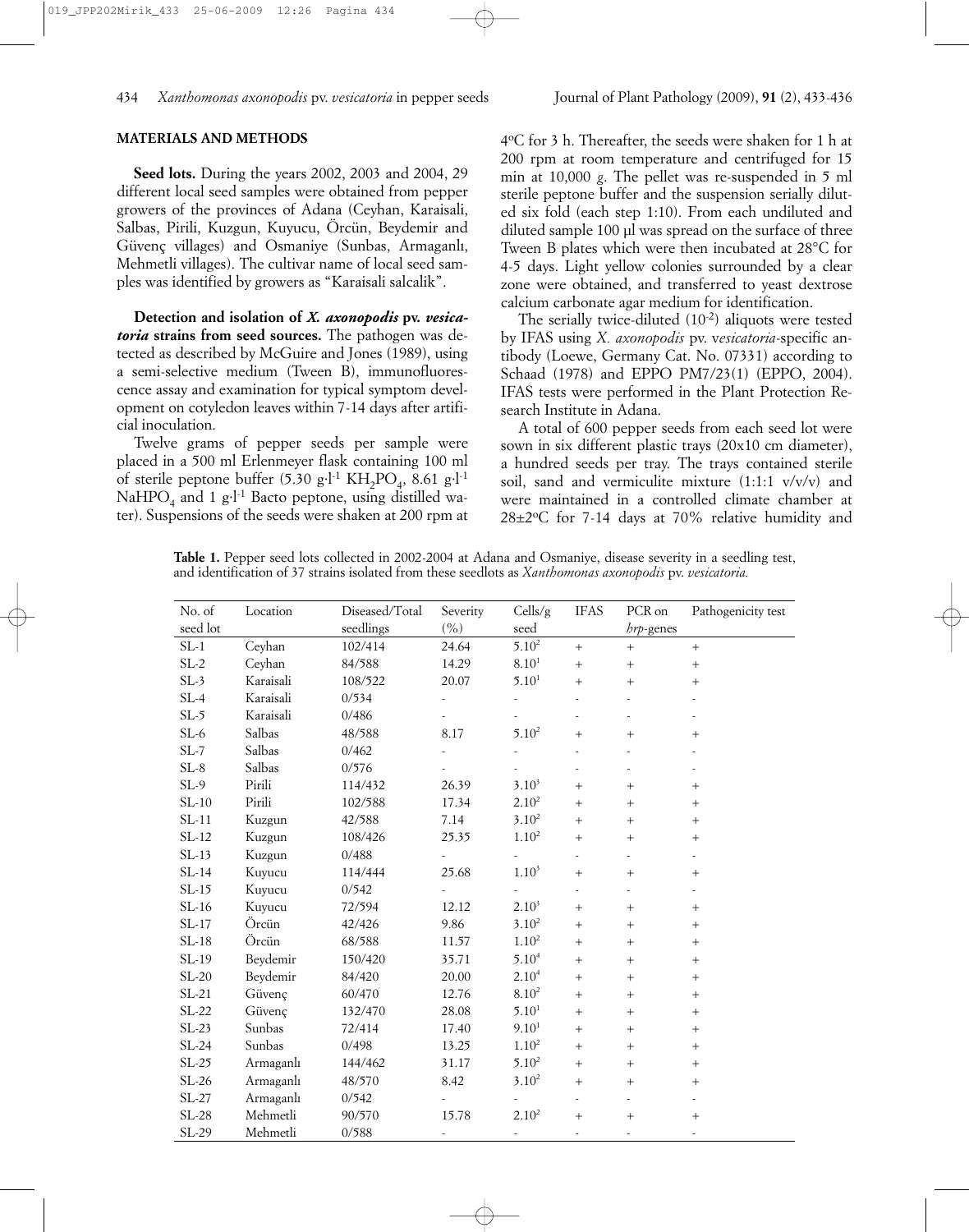Journal of Plant Pathology (2009), **91** (2), 433-436 *Mirik and Aysan* 435

8000 lux in a 16h/8h day/night cycle. After germination, infected seedlings were recorded and the pathogen was isolated from them. Surface-sterilized small pieces of leaf spots from diseased seedlings were macerated in one ml of sterile distilled water. A loopful of suspension was streaked on a semi-selective medium (Tween B) plate and incubated at 25°C for 3-14 days.

**Identification of strains and final diagnosis.** Bacterial strains obtained from Tween B medium and infected seedlings were screened by a pathogenicity test (Sahin and Miller, 1996) on pepper plants cv. Bursa yaglik (a local cultivar). Pathogenic strains were further characterized by amplification of the 355 bp portions of *hrp* gene by classical PCR (Leite *et al*., 1994), determination of pectolytic or amylolytic activity (Bouzar *et al*., 1994) and ELISA with a set of *X. axonopodis* pv. v*esicatoria* specific monoclonal antibodies Xv1, 5, 6, and 10, Xv8, 15 and 30 specific for *X. vesicatoria* (Bouzar *et al*., 1994).

#### **RESULTS AND DISCUSSION**

As reported in Table 1, 21 of 29 pepper seed samples were found to be contaminated by a bacterium with light yellow colonies surrounded by a clear zone on Tween-medium B. A total of 37 bacterial strains were isolated from samples that were collected from 12 different locations in Adana and Osmaniye. Pathogen populations on Tween B medium ranged from  $5x10<sup>1</sup>$  to  $5\times10^4$  cells/g seed. In immunofluorescence screening, the same 21 samples showed typical positive cells at a serum dilution of  $10<sup>3</sup>$ . When pepper seeds were sown in trays, diseased seedlings were observed again in the same 21 seed samples within 7-14 days after artificial inoculation. Disease severity was recorded as 7-36% for these seed lots.

In the pathogenicity tests, pepper seedlings inoculated with bacterial suspensions of the 37 strains isolated on Tween-B medium developed typical bacterial spot symptoms 5 to 10 days after inoculation. No symptoms appeared on negative control plants. Using the RST 9 and RST 10 primers for *hrp*-genes, a specific band at 355 bp was obtained by PCR for these 37 strains as reported by Leite *et al*. (1994, 1995). None of the strains was pectolytic or amylolytic. All strains reacted with the *X. axonopodis* pv. v*esicatoria*-specific monoclonal antibodies Xv1, 5, 6 and 10 but not with the *X. vesicatoria*specific MABs Xv8, 15 and 30. It seem then plausible to conclude that bacterial spots on sweet and processing pepper in the eastern Mediterranean region of Turkey are caused by *X. axonopodis* pv. v*esicatoria*. Our results show that at least 72% of seed lots tested (21/29 samples) were contaminated with this pathogen.

We have shown that bacterial spot disease of pepper, caused by *X. axonopodis* pv. v*esicatoria,* is a serious problem in commercial pepper fields in the Turkish provinces of Adana and Osmaniye and that disease spread within the field increases with high temperature and high humidity. In addition, this study provides evidence that *X. axonopodis* pv. v*esicatoria* contaminated seeds may be a significant primary inoculum source in disease outbreaks in Adana and Osmaniye. Since it is difficult to control bacterial spot on pepper in the field, further investigations are necessary to develop effective management that considers contaminated seeds as the primary inoculum source of the disease. Use of pathogen-free seed and/or seed treatments, strict hygiene and good cultural practice are recommended for effective management of bacterial spot disease in the pepper growing areas of Turkey.

#### **ACKNOWLEDGEMENTS**

This study was supported by grant No. ZF.2002.BAP.62 from Cukurova University, Turkey. We are grateful to Prof. Dr. O. Cinar (University of Cukurova, Turkey) for critical reading of the manuscript and to the Adana Plant Protection Research Institute for the immunofluorescence study.

#### **REFERENCES**

- Aysan Y., Sahin F., 2003. Occurrence of bacterial spot disease, caused by *Xanthomonas axonopodis* pv*. vesicatoria*, on pepper in the eastern Mediterranean region of Turkey. *Plant Pathology* **52**: 781.
- Bashan Y., Okan Y., Heins Y., 1982. Long-term survival of *Pseudomonas tomato* and *Xanthomonas vesicatoria* in tomato and pepper seeds. *Phytopathology* **72**: 1143-1144.
- Basim H., Basim E., Jones J.B., Minsavage G.V., Dickstein E.R., 2004. Bacterial spot of tomato and pepper caused by *Xanthomonas axonopodis* pv. *vesicatoria* in the western Mediterranean region of Turkey. *Plant Disease* **88**: 85.
- Buonaurio R., Stravato V.M., Scortichini M., 1994. Characterization of *Xanthomonas campestris* pv. *vesicatoria* from *Capsicum annuum* L. in Italy. *Plant Disease* **78**: 296-299.
- Bouzar H., Jones J.B., Stall R.E., Hodge N.C., Minsavage G.V., Benedict A.A., Alvarez A.M., 1994. Physiological, chemical, serological, and pathogenic analyses of a worldwide collection of *Xanthomonas campestris pv. vesicatoria* strains. *Phytopathology* **84**: 663-671.
- Diab S., Bashan Y., Okon Y., 1982. Effects or relative humidity on bacterial scab caused *Xanthomonas campestris* pv. *vesicatoria* on pepper. *Phytopathology* **72**: 1257-1260.
- EPPO 2004. Diagnostic protocols for regulated pests, *Xanthomonas axonopodis* pv. *dieffenbachiae*. *Bulletin OEPP/EPPO Bulletin* **34**: 155-157
- Goode J.M., Sasser M., 1980. Prevention the key to controlling bacterial spot and bacterial speck of tomato. *Plant Disease* **64**: 831-834.